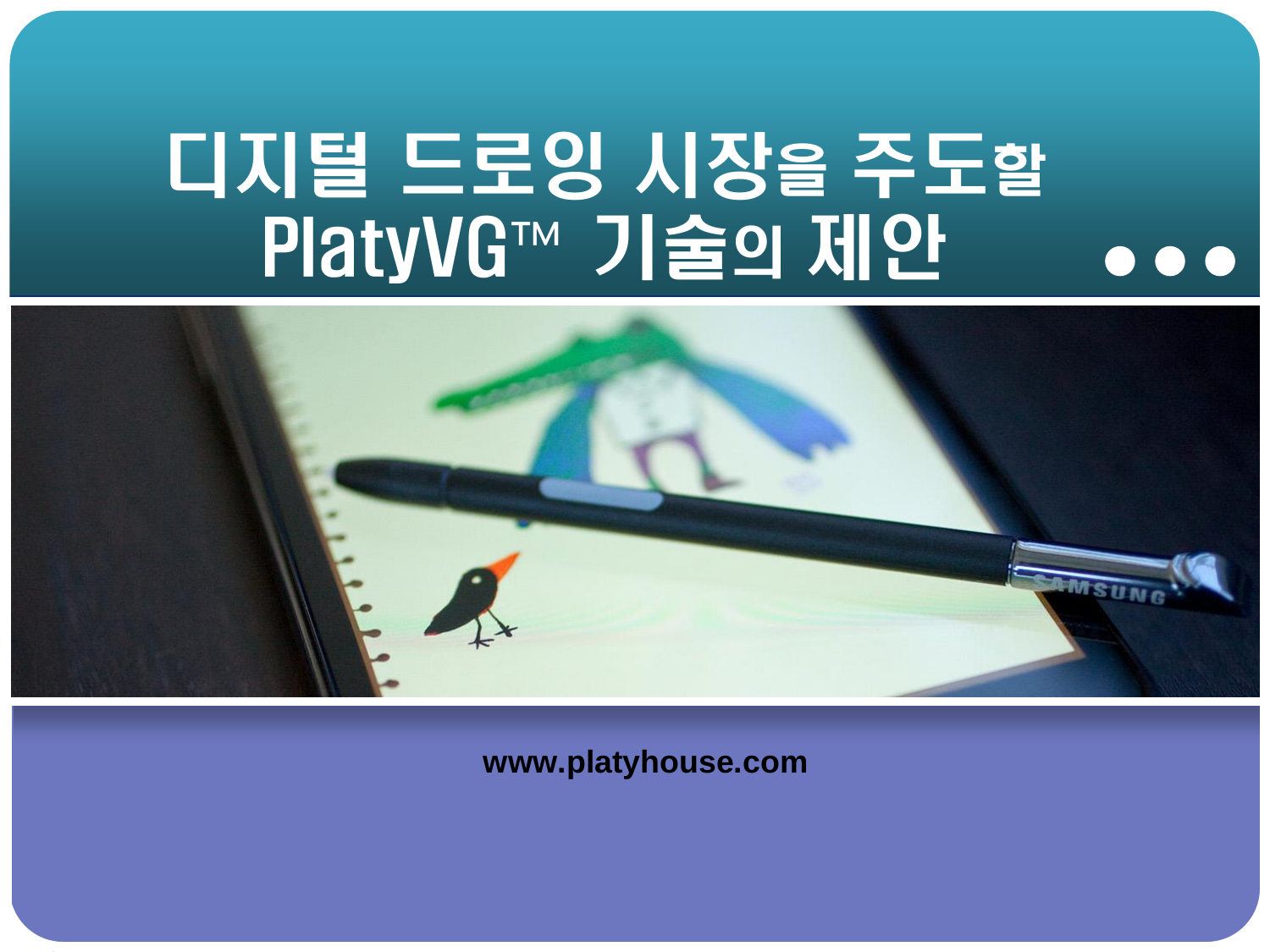

### 5. PlatyVG 의 적용 환경

### 4. PlatyVG 의 기술적 구성

### 3. OpenVG VS PlatyVG

### 2. PlatyVG 특징

### 1. PlatyVG™ 개요





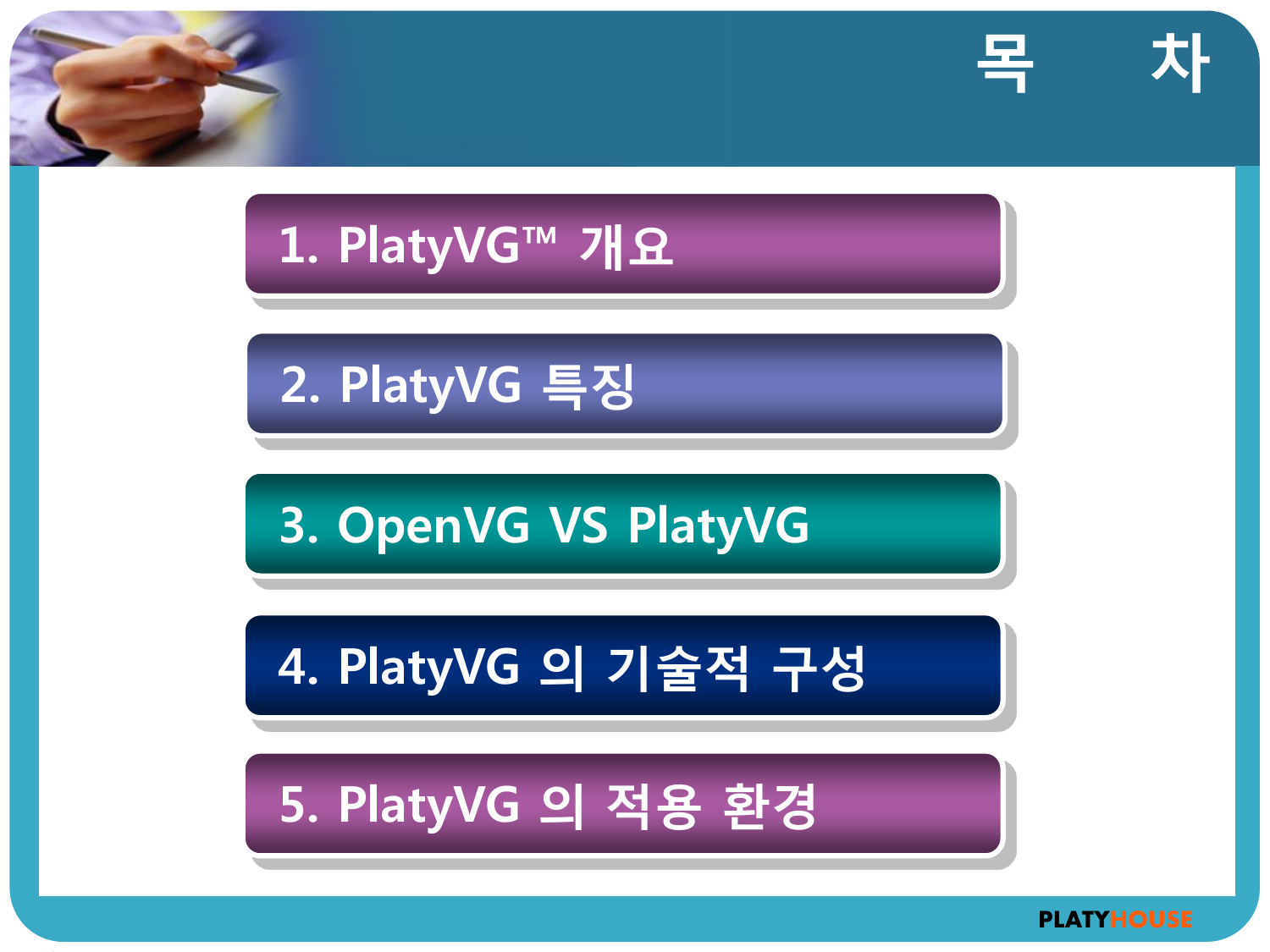# 1.PlatyVG 개요







# H/W 부담은 최소화 시키고 **3** 성능의 최대화 지원

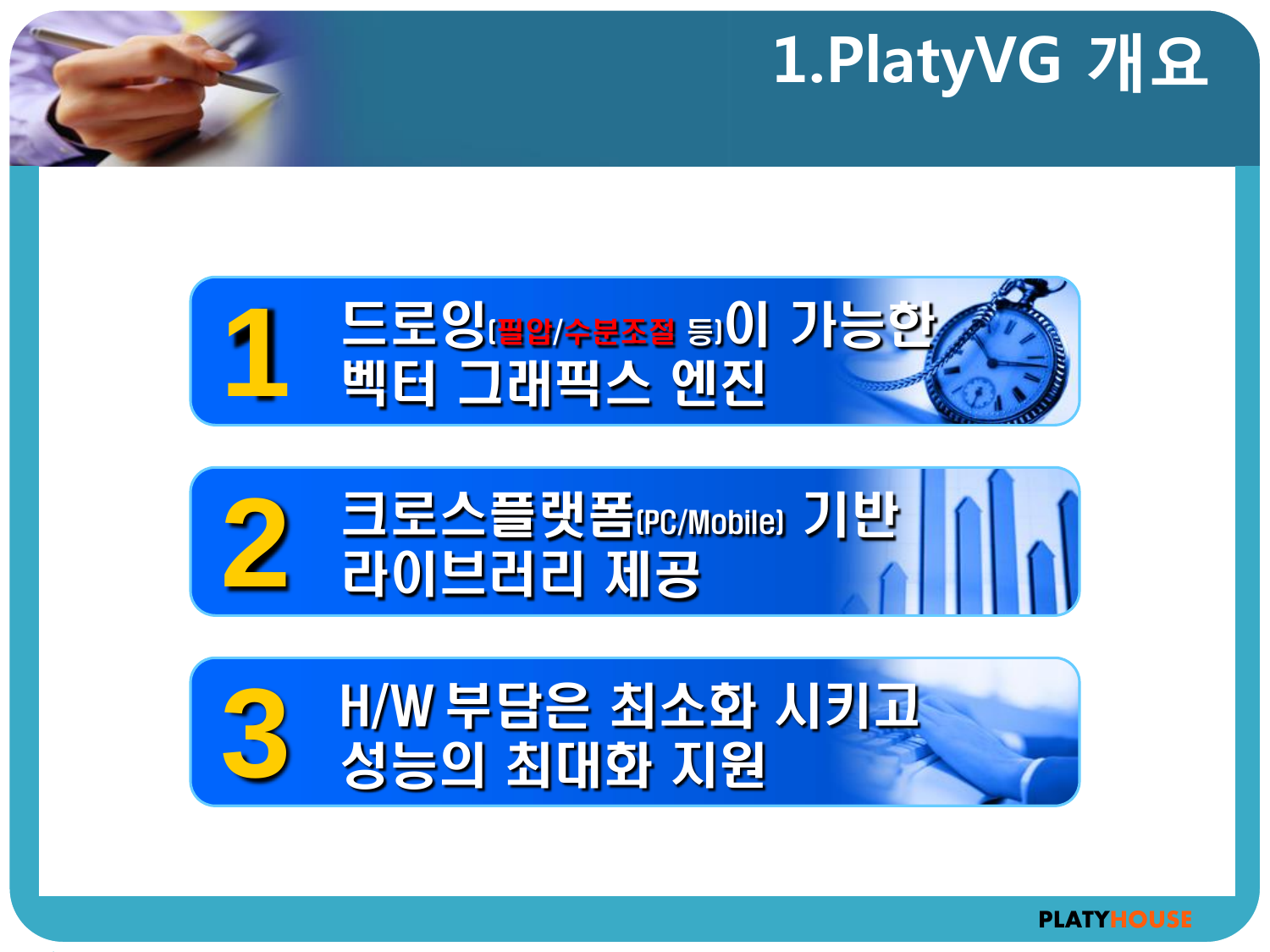# 2.PlatyVG 특징



- 0.01% ~ 1,000,000%(1억 배차) 줌 인/아웃 시스템
- 프로세싱캐시로, 줌 / 이동시의 화면 깜빡임 Zero
- OpenVG 비 의존적 벡터그래픽스(OpenGLES 2.0이상)
- OpenVG기반엔진 대비 줌에 따른 속도저하 20분의 1
- 성 동물 이penVG기반엔진 대비 메모리 사용량 5분의 1

- 다중 레이어 / 캔버스 시스템 지원
- 편집 모드를 고려한 선택도구 기능 지원
- 터치/타블렛/전자펜 동시 드로잉 가능 입력 시스템
- 스크린 / 캔버스 좌표계 선택 및 민감도 조절 기능



• 고해상도 이미지 및 SVG 포맷 저장 방법 제공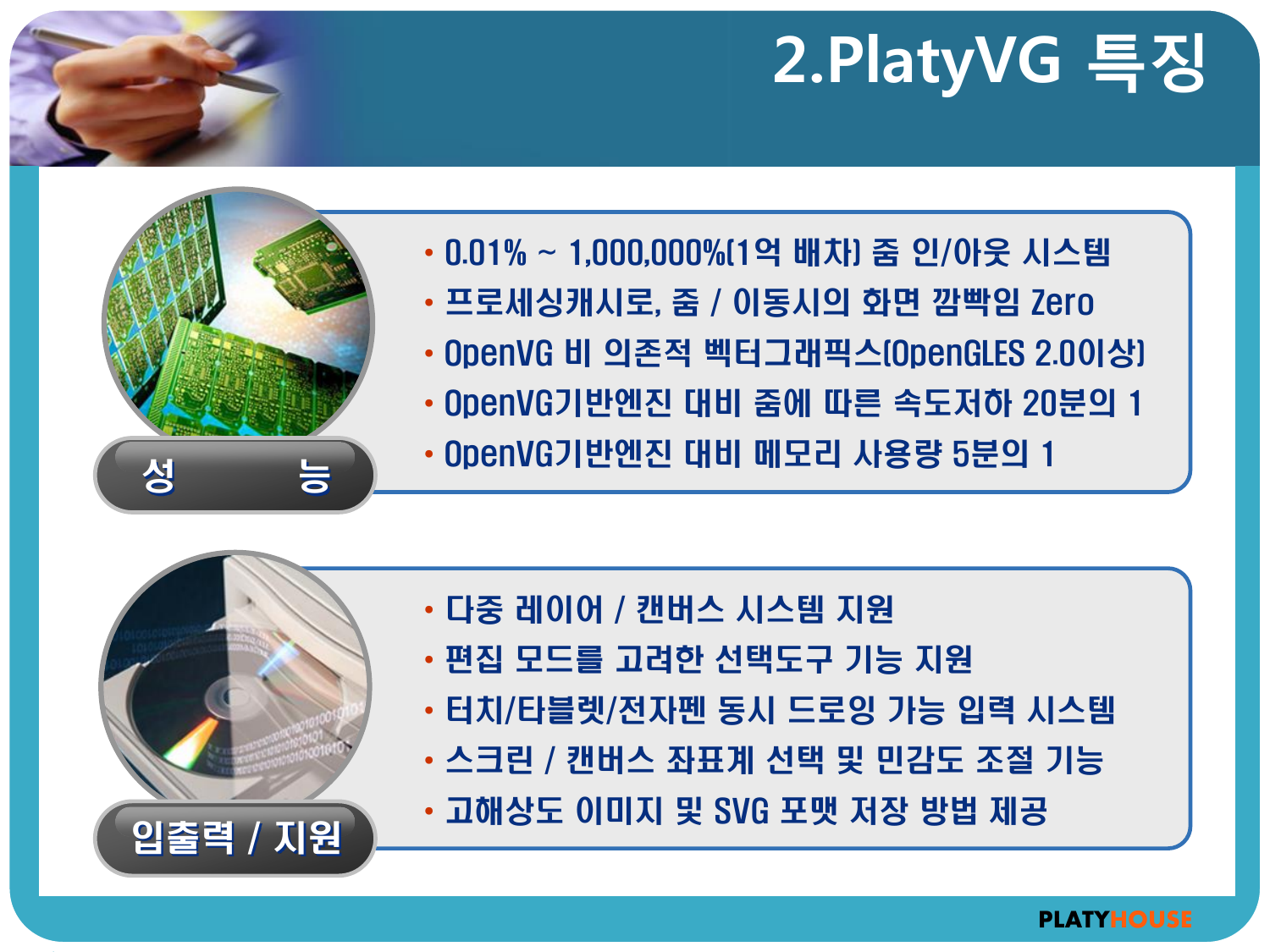

# 3.OpenVG VS PlatyVG™

|          | OpenVG기반엔진   | <b>PlatyVG™</b> |
|----------|--------------|-----------------|
| 필압 렌더딩   | <b>No</b>    | <b>Yes</b>      |
| 색상/투명도   | <b>Yes</b>   | <b>Yes</b>      |
| 수분조절     | <b>No</b>    | <b>Yes</b>      |
| 레이어시스템   | <b>No</b>    | <b>Yes</b>      |
| SVG 출력   | <b>Yes</b>   | <b>Yes</b>      |
| 메모리사용량   | <b>30 mb</b> | 6 mb            |
| 전체 렌더링속도 | 3 fps        | 50 fps          |

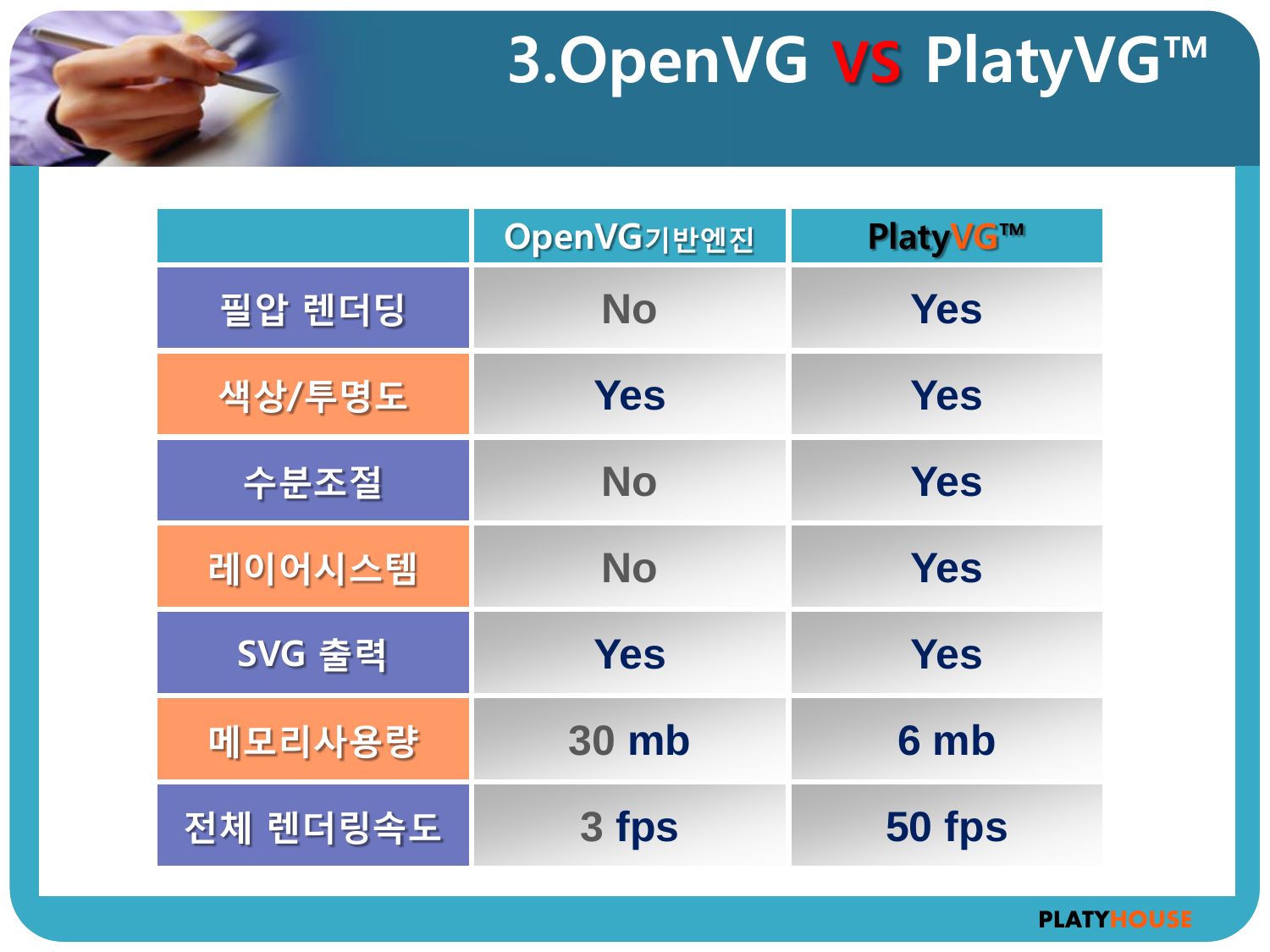



#### **PLATYHOUSE**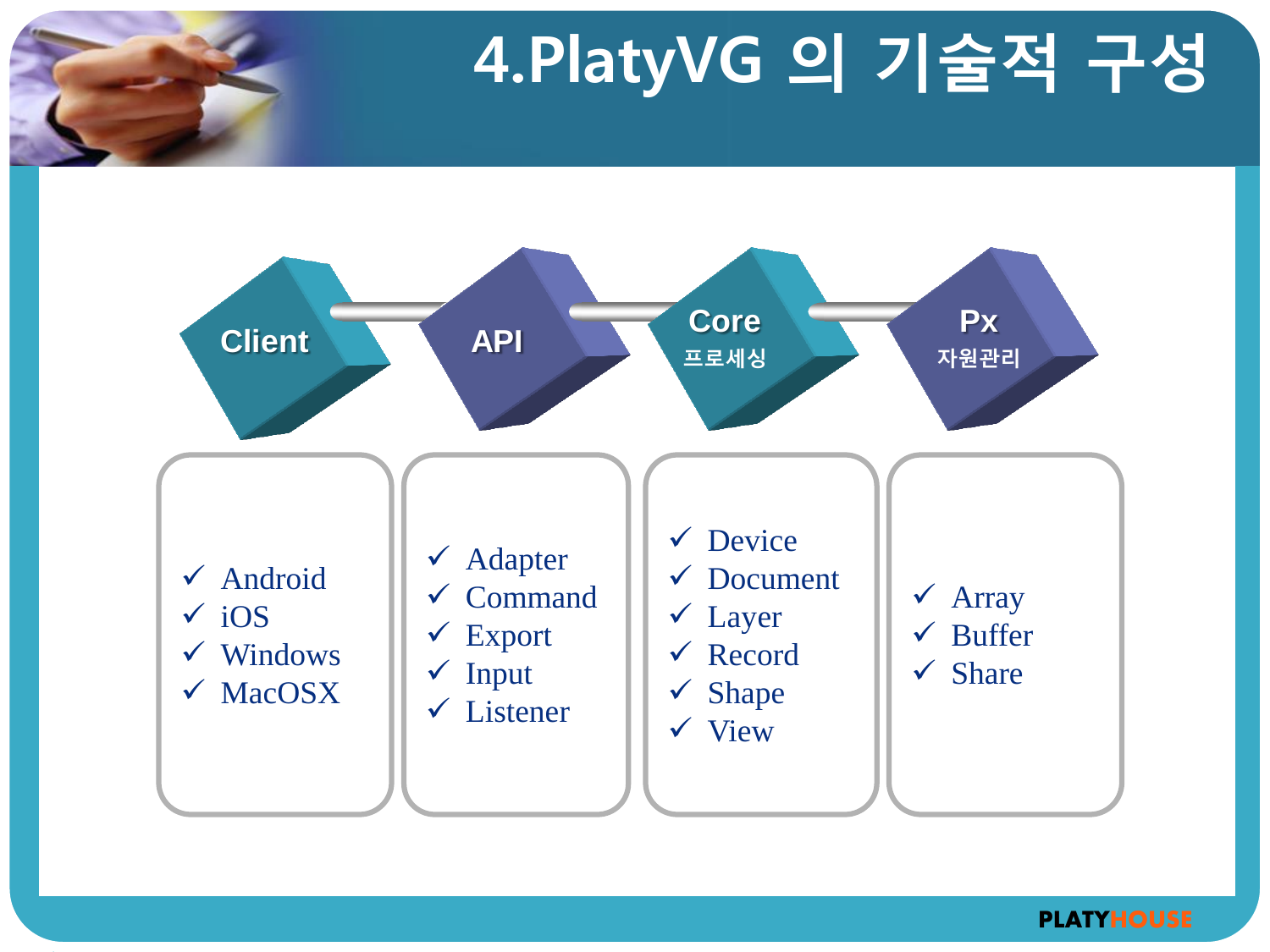# 5.PlatyVG 의 적용 환경 **Android Windows MacOSX CHECKWUS COS** platyvg.so / OpenGLES 2.0 platyvg.dll platyvg.a / OpenGLES 2.0 platyvg.dylib **Platy** E N G L N E

**PLATYHOUSE**